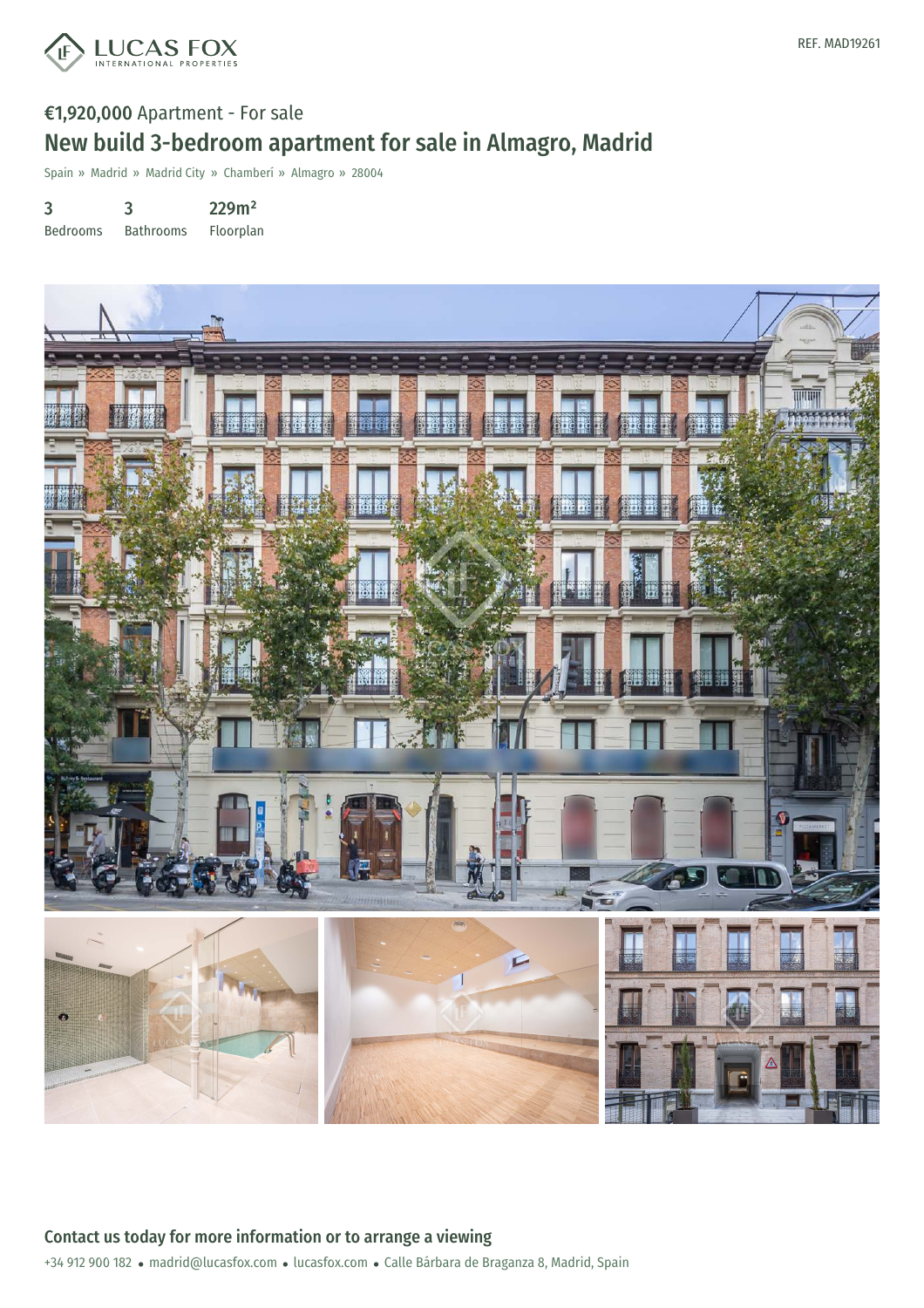

## €1,920,000 Apartment - For sale New build 3-bedroom apartment for sale in Almagro, Madrid

Spain » Madrid » Madrid City » Chamberí » Almagro » 28004

3 Bedrooms 3 Bathrooms 229m²

Floorplan

#### OVERVIEW

### New build apartment with 3 bedrooms and 4 street balconies for sale in a renovated classic building with swimming pool, gym, spa, storage room and parking for sale in Madrid.

Large property located in Almagro, one of the most emblematic and prestigious neighbourhoods of Madrid, it is located on the sixth floor of a recently completed building.

Upon entering the apartment, we are greeted by a hall with wardrobes that lead us to the right, a large living room with 3 balconies to the street which allow the entry of abundant natural light, next to the living room there is a guest toilet. Next to it is the exterior master bedroom with balcony, with its en-suite bathroom and a spacious dressing room.

To the left of the property is a separate, fully fitted kitchen. As we continue along the main hall, we find a utility room for the laundry and ironing area; followed by two bedrooms that share a bathroom.

The building has been completely restored by the architect Miguel G. Ambrossi, maintaining its architectural value and treating the original elements with the utmost respect, such as the ornamental elements on cornices or the wrought-iron railings on balconies. In addition, it has a beautiful carriage pass and enjoys great common areas such as an indoor swimming pool, gym and spa.

The property includes a storage room and a robotic garage space in the price.



#### [lucasfox.com/go/mad19261](https://www.lucasfox.com/go/mad19261)

Indoor swimming pool, Concierge service, Gym, Lift, Natural light, Period Building, Period features, Wooden flooring, Parking, Underfloor heating, Air conditioning, Balcony, Built-in wardrobes, Domotic system, Double glazing, Equipped Kitchen, Exterior, Heating, Near international schools, New build, Storage room, Transport nearby, Walk-in wardrobe, Wheelchair access